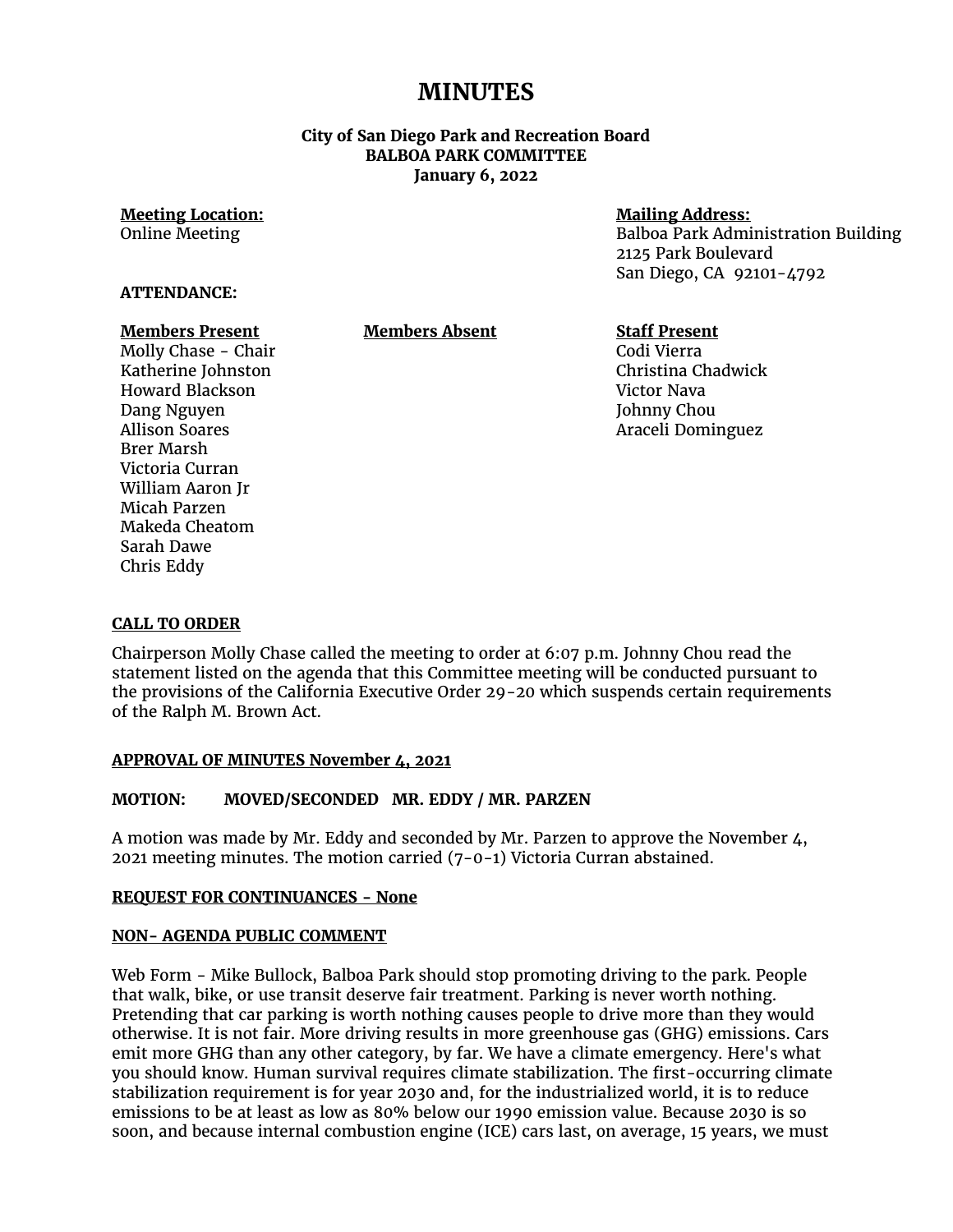both quickly phase out the sale of petroleum cars and reduce driving. The Zoo management claims to support species survival. But their poor car-parking system is used everywhere, and it increases driving. The Zoo and other attractions in Balboa Park are expensive. But parking is free. There is a car-parking system that is peer reviewed that will fix this problem. I have attached files. Contact me at  $m$ ike bullock@earthlink.net, for details.

Daniele Laman HPR International Cottages reported a longtime member of the House of Israel and the House of United States passed away and they are looking to make a small plaque by the House of Israel's Rose Garden in her memory and have started that process and thanked Christina for her assistance. Sunday a vote will be held during a delegates monthly meeting to see whether HPR will be closing for a short time and thanked Johnny Chou for his help.

## **CHAIRPERSON'S REPORT** – No report

## **STAFF REPORT –**

City Council Third District – Codi Vierra reported working on submitting 2022 budget priorities, their office created a form so folks can submit their top concerns for their communities, not just for Balboa Park but anywhere in the district. Asked to submit concerns by January 7, 2022.

Assistant Deputy Director – Christina Chadwick reported that updates will be in the presentation.

District Manager – Johnny Chou reported Marie Wiggins is retiring on January 7, 2022. Victor Johnson will be filling her role at this time. Victor's email is [VGJohnson@sandiego.gov](mailto:VGJohnson@sandiego.gov) Committee of 100 is awaiting final signatures.

District Manager – Victor Nava thanked Bobby Morris, staff, and Forever Balboa Park for the Poinsettia installation. Maintenance staff are preparing the Botanical Building for construction. Plantings at Alcazar Garden and Plaza De Panama Fountain were completed with the help of Garden Stewards. Scheduled to plant the 2 larger garden beds within Alcazar Garden later this month. Tree plantings at Grape Street Dog Park will be taking place this month. We are currently working with SANDAG and other City departments to prepare Pershing Drive for the bikeway installation. We are working on proposed lighting solutions to increase safety and security for the park.

**BALBOA PARK NON-PROFIT PARTNER UPDATES** (Time allotted to each speaker is determined by the Chair; however, comments are limited to no more than three (3) minutes)

Forever Balboa Park – Jackie Higgins thanked Parks & Recreation for the beautiful Poinsettia Display. So many members of our community enjoyed the display and event. Forever Balboa Park (FBP) continues to work with the City on the scope of Phase 2 of the Botanical Building & Gardens Project as well as fundraising. FBP Volunteer Programs Tree Stewards, Garden Stewards, Rose Garden Corps, Visitors Center, and Park Ambassadors. Volunteer hours have contributed a total of \$648,000.00 of service for 2021. Forever Balboa park was awarded the Best Tree Health Care program for 2021 by The San Diego Regional Urban Forests Council, which maintains the Park Tree inventory and monitors and maintains over 800 newly planted trees across the 1200 acres of the park. Las Patrons awarded Forever Balboa Park a grant to procure a pick-up truck to support our volunteer park improvement programs.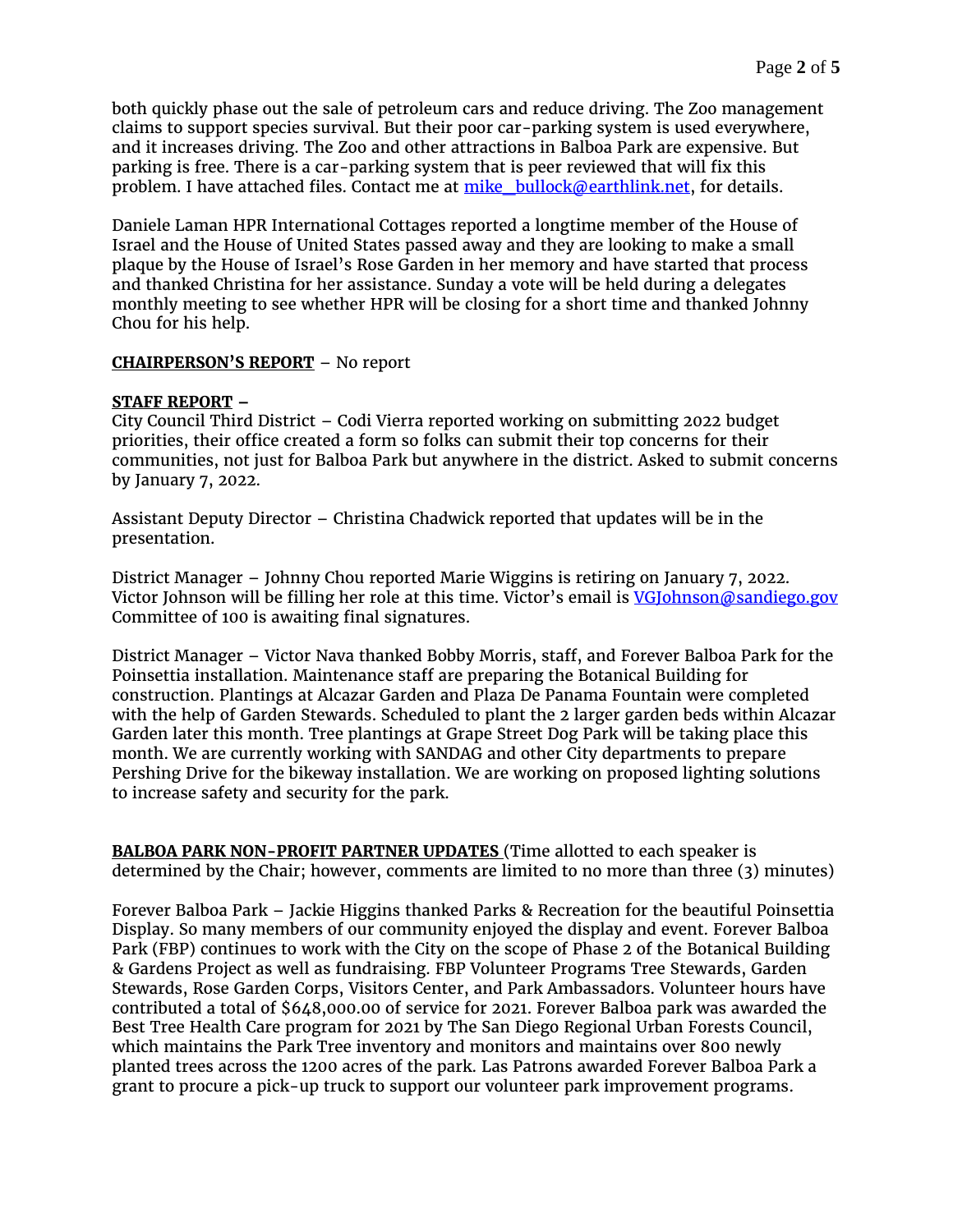Balboa Park Cultural Partnership – Peter Comiskey thanked Marie Wiggins who has been instrumental in the successful operations of so many of the Balboa Park organizations. Recognized and credited the Balboa Park Cultural District Advisory Board - an extremely diverse group of 31 individuals from our transborder region who have been helping guide the selection of the expert experience planning organization to help develop the Balboa Park Cultural District Experience Plan. Balboa Park Cultural District Experience Plan looks forward to announcing the successful firm at a future meeting. In addition to the Advisory Board, thanks to Mike Warburton from the Cultural Partnership who is helping steer this extremely important initiative. The process is now underway for the consideration of the FY 23 budget. Encourages members of the committee and any member of the public to become engaged in advocacy associated with both Parks and Recreation and also for Arts and Culture. Ensuring a strong and cohesive voice in add advocacy matters is extremely important.

Balboa Park Online Collaborative – No report.

Committee of 100 – Roger Showley reported that they are awaiting approval of a right of entry permit to do exploratory work on the Municipal Gym as part of the restoration of the exterior. They are also awaiting approval of a building permit to install the grizzly bear statues and flagpoles on the Auto Museum. They hope to complete Phase 2 of the building's restoration in the first quarter of the year. They are meeting with San Diego Unified School District representatives next week to talk about setting a multiagency panel of representatives to consider how to maximize the rebuilding of San Diego High School to link it better to the park and surrounding neighborhoods, including the downtown central business district. They are waiting patiently for the city attorney to approve the one-year experimental design assistance committee to help the BPC.

Save Starlight – No report.

# **ACTION ITEMS**

**101. None**

# **ADOPTION**

**201. Balboa Park Quick Build Roundabout:** Julio Fuentes, Senior Traffic Engineer, City of San Diego and Philip Rust, Associate Engineer, City of and San Diego

# **MOTION: MOVED/SECONDED MR. MARSH / MR. AARON JR.**

A motion was made by Mr. Marsh and seconded by Mr. Aaron Jr. to approve the Balboa Park Quick Build Roundabout. The motion carried unanimously (11-0-1)

With the understanding that construction of the Pershing Drive Bikeway will take approximately two years and that Florida Canyon will be an important alternative route. Also, understanding that the Balboa Park Master Plan calls for the closure of Florida Canyon from Zoo Drive to Morley Field Drive. I motion for approval of item 201 Balboa Park Quick Build Roundabout with the following conditions.

• Upon final completion of the Pershing Drive Bikeway, Florida Drive between Zoo Drive and Morley Field Dr. be closed to vehicle traffic as is consistent with the Balboa Park Master Plan.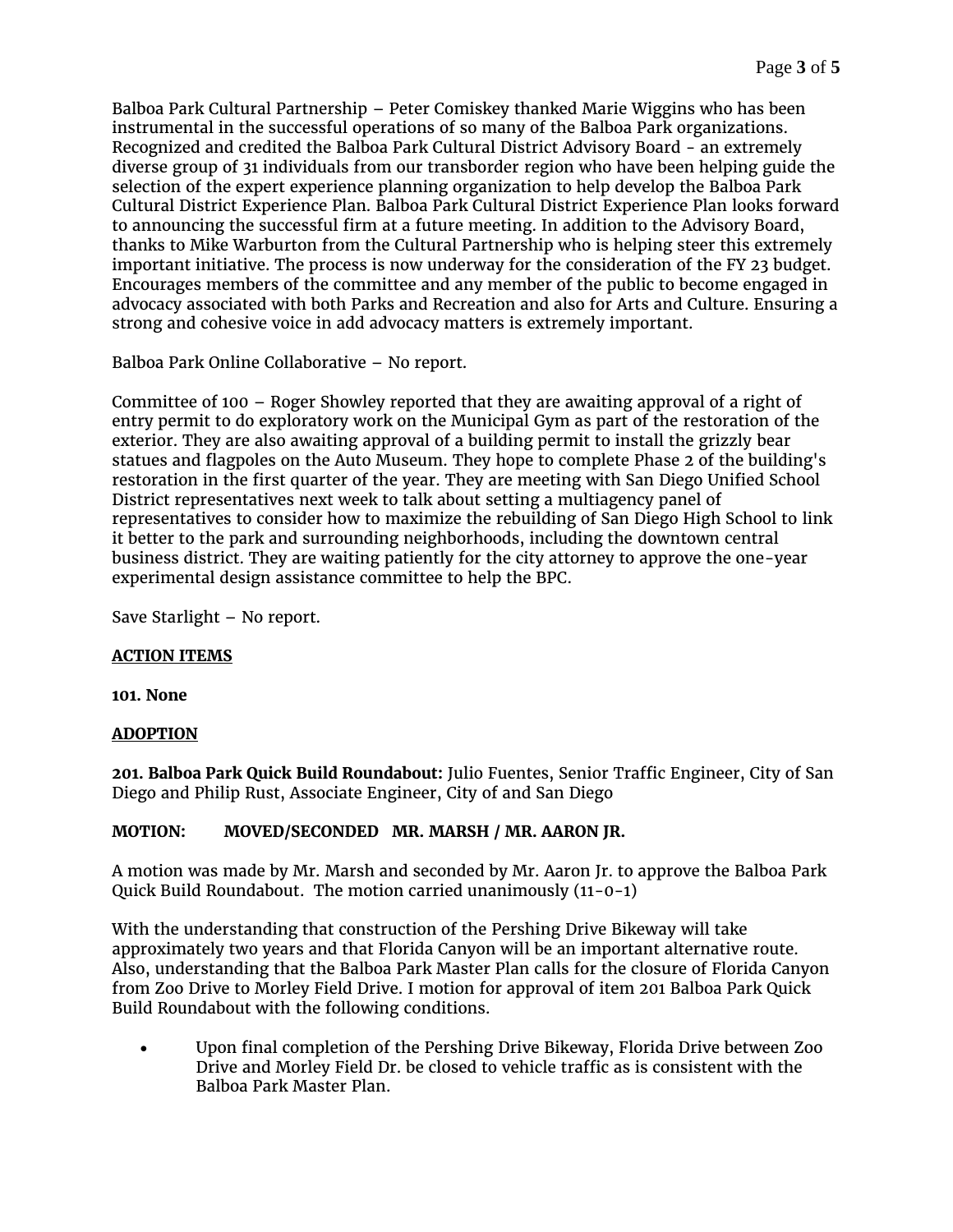- The city of San Diego utilizes the two-year construction window to conduct the necessary studies and designs related to the closure of Florida Canyon and provide progress reports to the BPC.
- A marked pedestrian crosswalk be installed at the intersection of Zoo Drive and Florida Canyon Drive connecting the Zoo Drive pedestrian path to hiking trails to the east.

Committee Comment: Mr. Marsh, Ms. Curran & Mr. Blackson

- Mr. Marsh thanked Nancy and learned more about the palms from the presentation.
- Ms. Curran inquired that if the roundabout could be later converted, it would create a problem. How the roundabout would be used if it is closed to car traffic.
- Mr. Blackson loves the idea, temporary, traffic calming, performs in the way that we need it to perform. Beginning step of change and update.

Public Comment:

- Vicki Estrada Question to City Engineers, Florida Drive is proposed to be closed and East Mesa precise plan calls out for Florida Drive to be closed between Zoo Place and Morley Field. Understands why the area was this area was selected, however, wants to make sure that building this roundabout does not preclude the future closure of Florida Drive. Likes the idea of the roundabout.
- Mike Bullock His bicycle is his primary motor transportation, is an engineer and has looked into roundabouts. Going from signalized to roundabouts reduce fatalities ninety-one percent. As a bicyclist to go straight would be hard, to make a left turn would be really hard. The design will work and supports more roundabouts, especially signalized intersections need to be changed because signalized intersections are delay.

# **202. Marston Canyon Eagle Bridge:** Alexandre Cridlig, Eagle Scout candidate, Troop 271

A motion was made by Mr. Aaron Jr. and seconded by Mr. Blackson to approve the Marston Canyon Eagle Bridge. The motion carried unanimously (11-0-1)

Committee Comment: Mr. Marsh, Mr. Aaron Jr., Mr. Blackson & Ms. Curran

- Mr. Marsh has designed bridges, great to see cool solutions, loved the decorative wood sunburst pattern and the way the gabion is included. Questioned the anchoring of the bridge.
- Mr. Aaron user of the trails, Architect did a nice job and thanked Alexandre for doing this project.
- Mr. Blackson thanked Alexandre for meeting with mentors Robert and Renee and the involvement because they know the park well and know expectations.
- Ms. Curran expressed how wonderful the project is and to see young people getting involved. As a communication teacher this is a great opportunity you Alexandre to get exposed to public speaking and it was a wonderful job on the design, looks great.

# **Special Events**

# **301. None**

**WORKSHOP ITEMS** (No action taken; subject discussed by the committee and staff.)

**401. None**